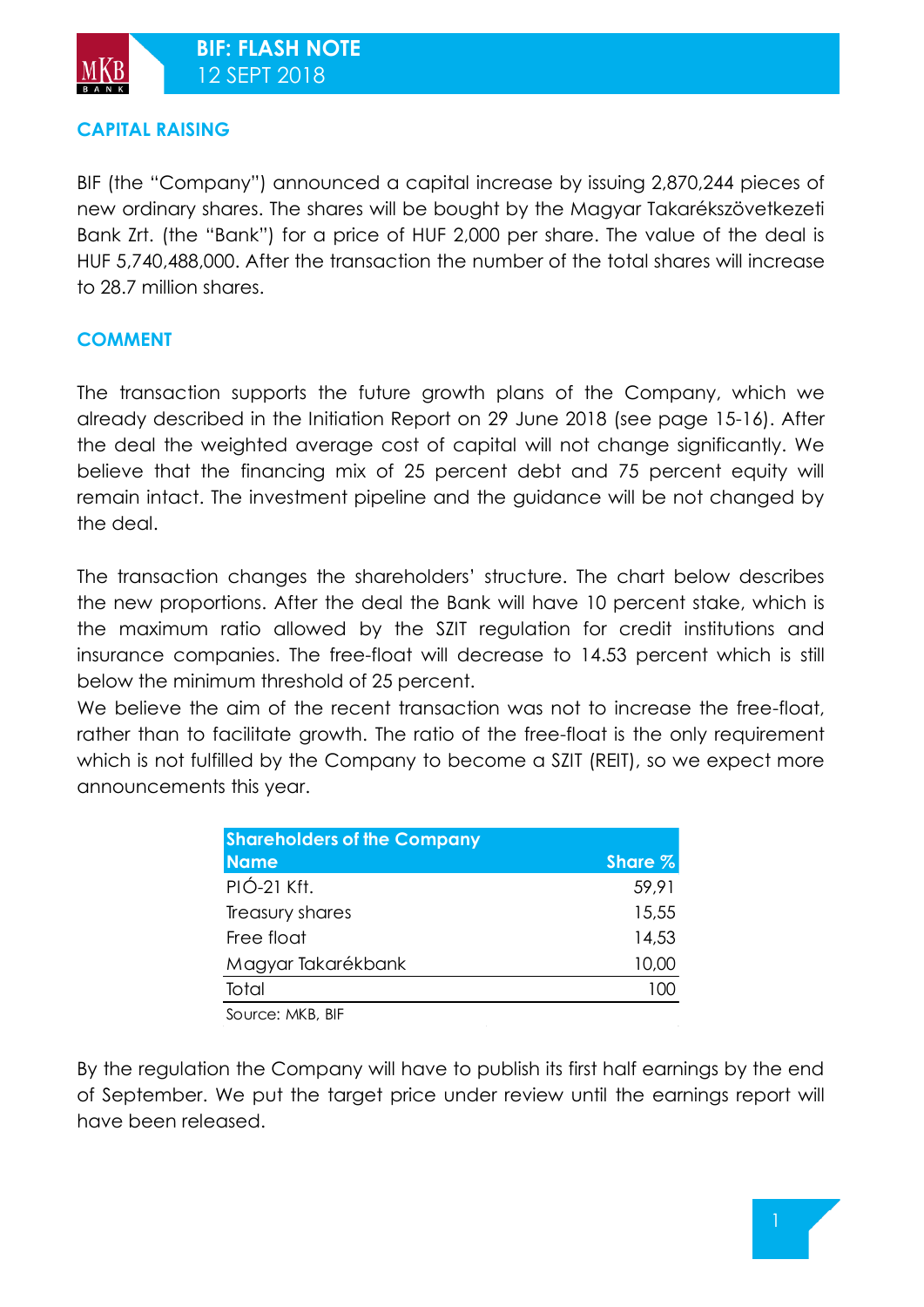



1. This research was prepared by the assignment of Budapest Stock Exchange Ltd. (registered seat: 1054 Budapest, Szabadság tér 7. Platina torony I. ép. IV. emelet; company registration number: 01-10-044764, hereinafter: BSE) under the agreement which was concluded by and between BSE and MKB Bank Ltd. (registered seat: H-1056 Budapest Váci utca 38., company registration number: 01-10-040952, hereinafter: Investment Service Provider)

2. BSE shall not be liable for the content of this research, especially for the accuracy and completeness of the information therein and for the forecasts and conclusions; the Service Provider shall be solely liable for these. The Service Provider is entitled to all copyrights regarding this research/commentary however BSE is entitled to use and advertise/spread it but BSE shall not modify its content.

3. This research shall not be qualified as investment advice specified in Point 9 Section 4 (2) of Act No. CXXXVIII of 2007 on Investment Firms and Commodity Dealers and on the Regulations Governing their Activities. Furthermore, this document shall not be qualified as an offer or call to tenders for the purchase, sale or hold of the financial instrument(s) concerned by the research/commentary.

4. All information used in the publication of this material has been compiled from publicly available sources that are believed to be reliable; however MKB Bank does not guarantee the accuracy or completeness of this material. Opinions contained in this report represent those of the research department of MKB Bank at the time of publication and are subject to change without notice.

5. Past performance is not necessarily a guide to future performance. Forward-looking information or statements in this report contain information that is based on assumptions, forecasts of future results, estimates of amounts not yet determinable, and therefore involve known and unknown risks, uncertainties and other factors which may cause the actual results, performance or achievements of their subject matter to be materially different from current expectations. Investors are advised to assess the nature and risks of the financial instruments and investment services. A well-founded investment decision can be made only in possession of all the relevant information, therefore investors are hereby explicitly advised to read carefully the information material, contractual provisions, conditions list and general business terms in order to be able to decide if the investment is in line with their risk bearing capacity. MKB Bank also recommends collecting information about the tax consequences and other relevant laws concerning investment services in the financial instruments mentioned in this document.

6. This document is provided for information purposes only, therefore the information provided in or derived from it is not intended to be, and should not be construed in any manner whatsoever as personalised advice or as a solicitation to effect, or attempt to effect, any transaction in a financial instrument (e.g. recommendation to buy, sell, hold) or as a solicitation to enter into an agreement or to any other commitment with regards to the financial instrument discussed. Any such offer would be made only after a prospective participant had completed its independent investigation of the securities, instruments, or transactions and received all information it required to make its investment decision. MKB Bank excludes any liability for any investment decision based on this document.

7. MKB Bank is entitled to provide market making, investment services or ancillary services regarding the financial instruments discussed in this document. MKB Bank provides investment services to BIF.

8. Content of this material enjoys copyright protection according to Act LXXVI. of 1999 on copyright, and may therefore be copied, published, distributed or used in any other form only with prior written consent of MKB Bank. All rights reserved. Unauthorized use is prohibited.

### **Prior researches**

MKB Bank wrote an initiation report on 29 June 2018. The research is available on the web page of the BSE (Budapest Stock Exchange):

<https://bet.hu/Kibocsatok/BET-elemzesek/elemzesek/bif-elemzesek>